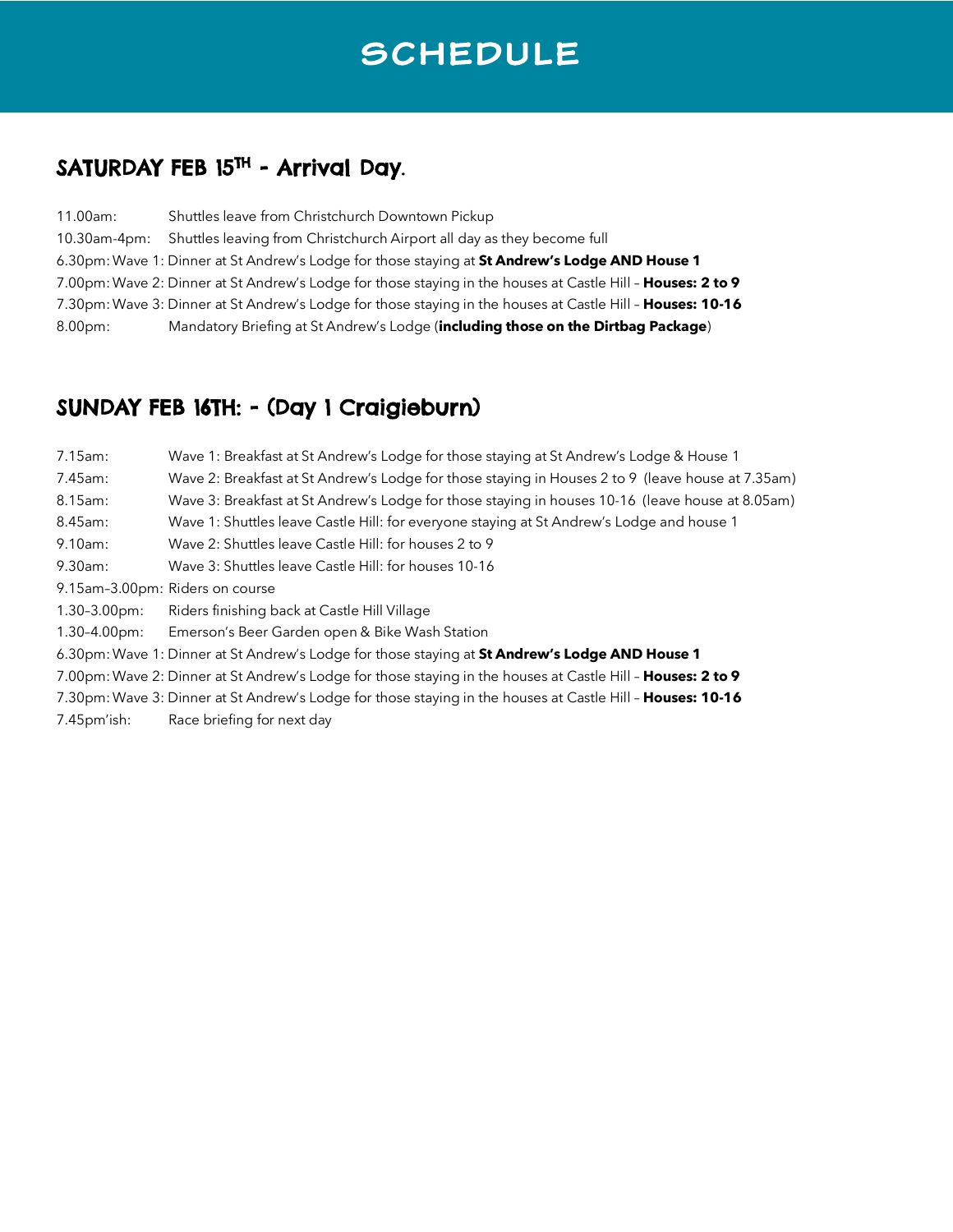### MONDAY FEB 17th – (Day 2 Craigieburn)

- 6.20am: Wave 1: Breakfast at St Andrew's Lodge for those staying at St Andrew's Lodge and House 1
- 6.40am: Wave 2: Breakfast Houses 2 to 9 (leave house at 6.30am)
- 7.00am: Wave 3: Breakfast Houses 10 to 16 (leave house at 6.50am)

\*\* Take your day bag with change of clothes/shower stuff with you on the bus and leave it on the bus. Bus drivers will unload it at the finish line for you where you will have a chance to shower before the drive to Queenstown if you would like

#### **Wave 1: ALL Riders staying at St Andrew's Lodge and House 1**

- 7.00am: Load your luggage into the Jumbo Cargo Van at the Lodge (house 1: a van will come get yours at 7.20am)
- 7.10am: Ride your bikes down to Castle Hill Village bike load area
- 7.20am: Start loading bikes on the 2 x 22 Seater Buses with trailers
- 7.45am: Depart (or leave earlier if everyone is loaded and ready)

#### **Wave 2: ALL Riders staying in house 2 to 9**

- 7.20am: Load your luggage on to Vans when they come by your house. Be ready!!!
- 7.40am: Loading bikes on Vans 1 4 at Castle Hill Bike Load area
- 8.00am: Depart (or leave earlier if everyone is loaded and ready)

#### **Wave 3: ALL Riders staying in house 10 to 16**

- 7.40am: Load your luggage on to Vans when they come by your house. Be ready!!!
- 8.00am: Loading bikes on Vans 5 8 at Castle Hill Bike Load area
- 8.20am: Depart (or leave earlier if everyone is loaded and ready)

|              | 8.00am-12pm: Riders on course                                                                                      |  |
|--------------|--------------------------------------------------------------------------------------------------------------------|--|
|              | 11.00-1.00pm: Riders finishing at Forest Lodge. Shower if you like, then load up vans for long drive to Queenstown |  |
|              | 12.00-1.00pm: Shuttles leaving Forest Lodge to Queenstown (6-7+hr drive)                                           |  |
| 7.00-8.00pm: | <b>Arrive Queenstown</b>                                                                                           |  |
| 7.45-8.45pm: | Head straight to dinner when your bus arrives and you check into your accommodation                                |  |
|              | ** NOTE: there is no briefing tonight as its done at the top of the hill the next morning                          |  |

### TUESDAY FEB 18TH – (Day 3 Queenstown)

| 6.45am:           | Volunteers breakfast                                                                                       |  |
|-------------------|------------------------------------------------------------------------------------------------------------|--|
| $7.15$ am:        | Wave 1: Breakfast for P1, P2, I, J, K, L (time to get ready for day after breakfast)                       |  |
| 7.45am:           | Wave 2: Breakfast for Central House, M, N (get ready for day before breakfast)                             |  |
| 8.15am:           | Wave 3: Breakfast for G, H (get ready for day before breakfast)                                            |  |
| 8.40am:           | Start loading shuttles                                                                                     |  |
| 8.45am:           | The handful of slowest climbers to load in a van to leave 15 mins early                                    |  |
| 9.00am:           | ALL Shuttles leaving Pinewood Lodge together                                                               |  |
| 9.30am:           | Riders on course (everyone to reach the start of stage 1 for briefing before we start racing, 45min climb) |  |
| $3.00 - 5.30$ pm: | Riders finishing back at Pinewood (beer garden setup)                                                      |  |
| 3.30-5.30pm:      | Shuttles leaving back to Pinewood Lodge (15min drive) - bike wash back at Pinewood                         |  |
| $6.30pm$ :        | Wave 1: Dinner P1, P2, I, J, K, L                                                                          |  |
| 7.00pm:           | Wave 2: Dinner Central House, M, N                                                                         |  |
| 7.30pm:           | Wave 3: Dinner G, H                                                                                        |  |
| 8.00pm:           | No briefing - its done when you get off the shuttles the next day                                          |  |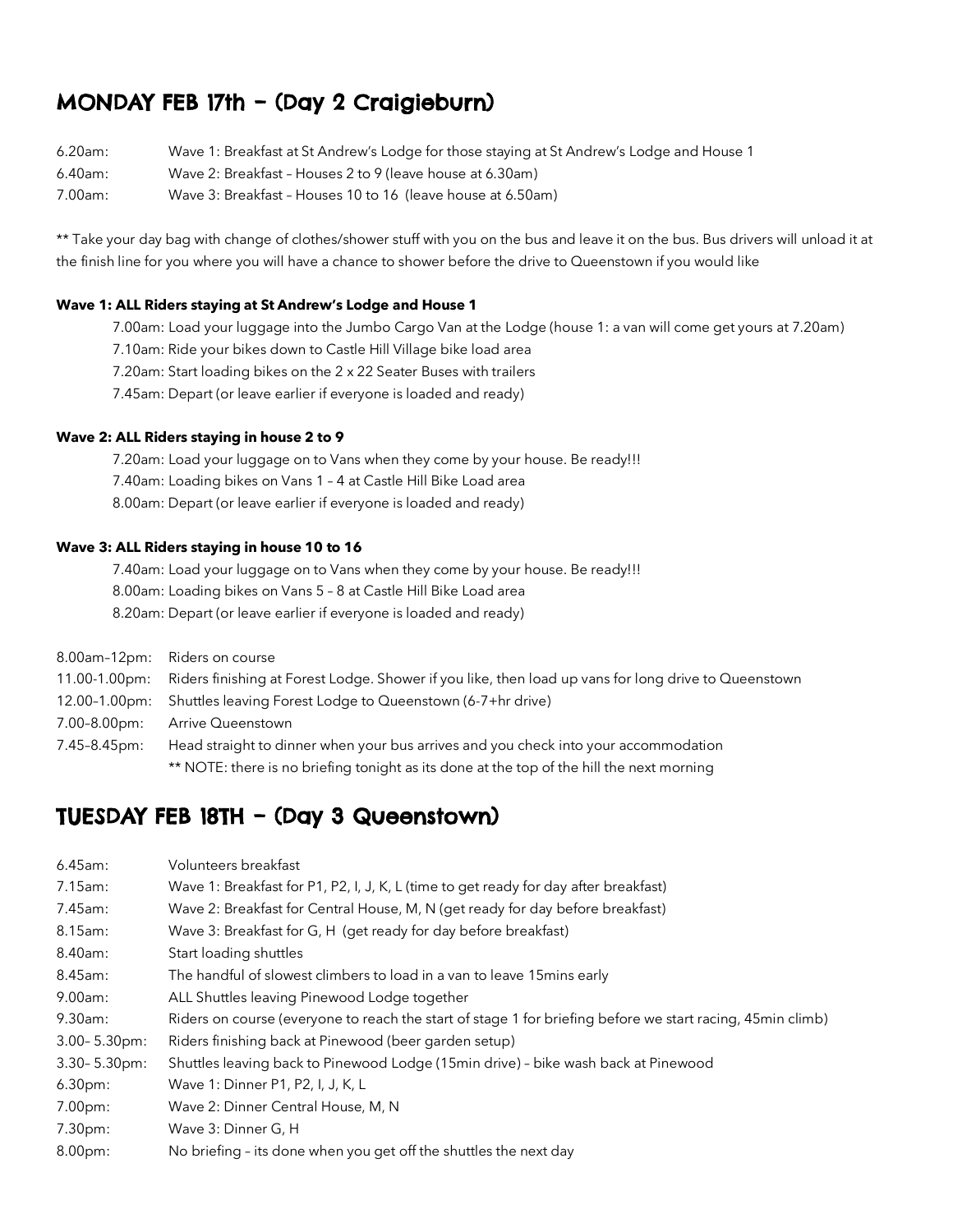## WEDNESDAY FEB 19TH – (Day 4 Alexandra)

| $6.45$ am:                                                    | <b>Volunteers Breakfast</b>                                                                                       |  |
|---------------------------------------------------------------|-------------------------------------------------------------------------------------------------------------------|--|
| 7.15am:                                                       | Wave 1: Breakfast for P1, P2, I, J, K, L                                                                          |  |
| 7.45am:                                                       | Wave 2: Breakfast for Central House, M, N                                                                         |  |
| 8.15am:                                                       | Wave 3: Breakfast for G, H                                                                                        |  |
| 8.15am:                                                       | Wave 1 Shuttles leave for Alexandra (1hr 20min drive)                                                             |  |
| 8.50am:                                                       | Wave 2 Shuttles leave for Alexandra (1hr 20min drive)                                                             |  |
| 9.10am:                                                       | Wave 3 Shuttles leave for Alexandra (1hr 20min drive)                                                             |  |
| $10.15$ am:                                                   | Riders on course                                                                                                  |  |
| $2.30pm-4.30$                                                 | Finishing at Monteith's Brewery - you get a burger here for lunch and chill out for a while (bring cash for beer) |  |
| 4.00pm-5.30pm:Shuttles leaving back to Queenstown (1hr drive) |                                                                                                                   |  |
| 6.30pm:                                                       | Wave 1: Dinner P1, P2, I, J, K, L                                                                                 |  |
| $7.00pm$ :                                                    | Wave 2: Dinner Central House, M, N                                                                                |  |
| $7.30pm$ :                                                    | Wave 3: Dinner G, H                                                                                               |  |
| $8.00pm$ :                                                    | No briefing - its done at Cardrona the next day                                                                   |  |

### THURSDAY MARCH 1 – (Day 5 Cardrona)

| $6.45$ am:                      | <b>Volunteers Breakfast</b>                                        |
|---------------------------------|--------------------------------------------------------------------|
| $7.15$ am:                      | Wave 1: Breakfast for P1, P2, I, J, K, L                           |
| 7.45am:                         | Wave 2: Breakfast for Central House, M, N                          |
| 8.15am:                         | Wave 3: Breakfast for G, H                                         |
| 8.15am:                         | Wave 1 Shuttles leave for Cardrona (1hr 15min drive)               |
| $8.50$ am:                      | Wave 2 Shuttles leave for Cardrona (1hr 15min drive)               |
| 9.10am:                         | Wave 3 Shuttles leave for Cardrona (1hr 15min drive)               |
| 10.00am:                        | Riders on course                                                   |
| 2.00pm-4.00pm: Riders finishing |                                                                    |
|                                 | 3.00pm-5.00pm: Shuttles leaving back to Pinewood Lodge (1hr drive) |
| 6.30pm:                         | Wave 1: Dinner P1, P2, I, J, K, L                                  |
| 7.00pm:                         | Wave 2: Dinner Central House, M, N                                 |
| 7.30pm:                         | Wave 3: Dinner G, H                                                |
| 8.00pm:                         | Briefing for next day                                              |

### FRIDAY FEB 21 - (Day 6 Queenstown)

| <b>Volunteers Breakfast</b>                                                                         |  |
|-----------------------------------------------------------------------------------------------------|--|
| Wave 1: Breakfast for P1, P2, I, J, K, L                                                            |  |
| Wave 2: Breakfast for Central House, M, N                                                           |  |
| Wave 3: Breakfast for G, H                                                                          |  |
| Riders start leaving Pinewood - slowest climbers must leave at 9am                                  |  |
| Riders finishing - celebrations and beer at Pinewood Lodge                                          |  |
| Collect bike boxes/bags and take to your room                                                       |  |
| Dinner and Celebrations start at Brazz Restaurant and Bar (6 min walk from Pinewood)                |  |
| Dinner Order - be there ready for 6.30pm for when they are taking orders for your choice of dinner! |  |
| Awards                                                                                              |  |
| Party!                                                                                              |  |
|                                                                                                     |  |